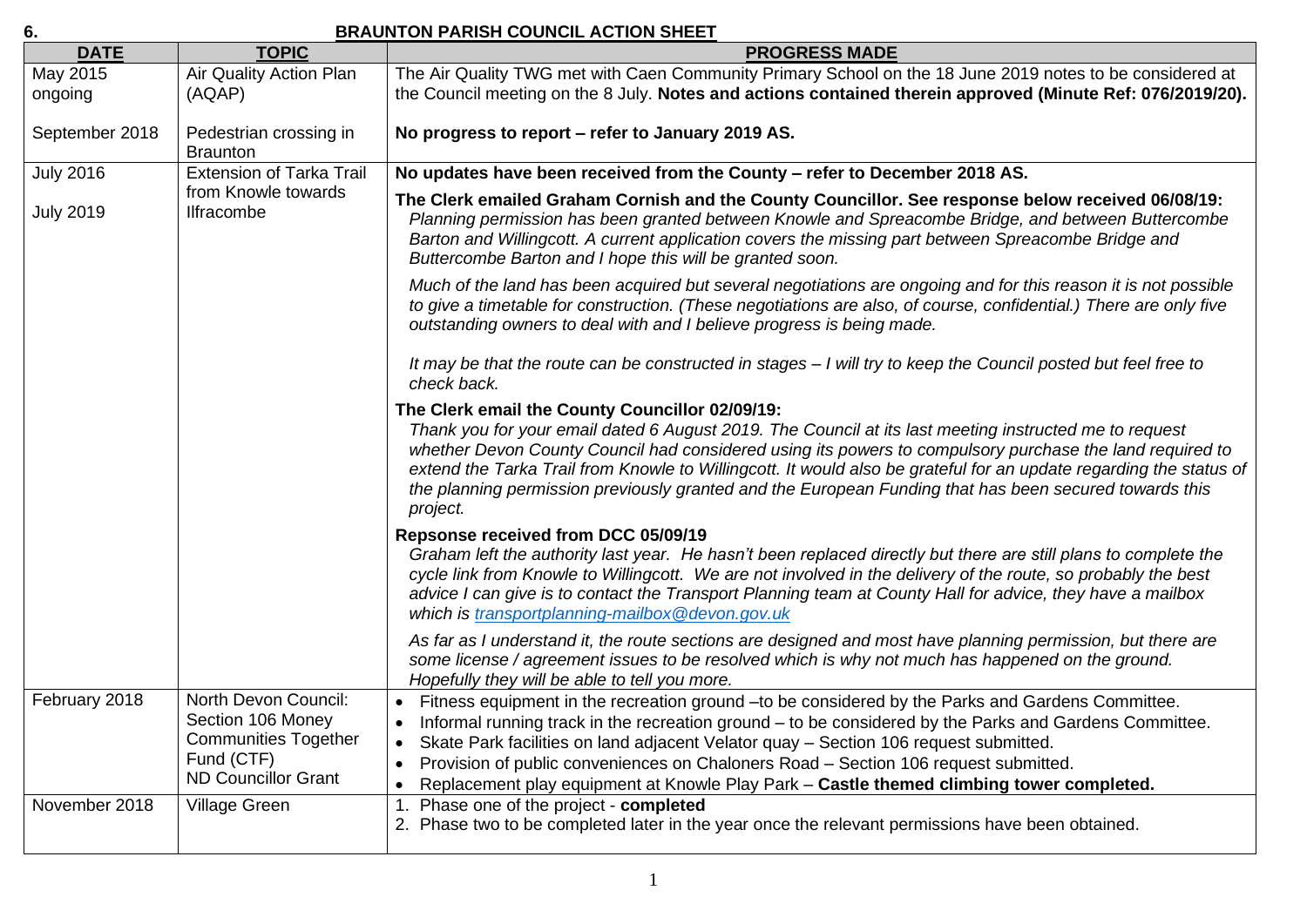| April 2019       | <b>Community Led Plan</b><br>(aka Parish Plan)                | To appoint Devon Communities Together to help review the existing Parish Plan for Braunton.                                                                                                                                                                                                                                                                                                                                                                                                                                                                                                                                                                                                                                                                                                                                                                                                                                                                                                                                                                                                                                                                                                                                                              |
|------------------|---------------------------------------------------------------|----------------------------------------------------------------------------------------------------------------------------------------------------------------------------------------------------------------------------------------------------------------------------------------------------------------------------------------------------------------------------------------------------------------------------------------------------------------------------------------------------------------------------------------------------------------------------------------------------------------------------------------------------------------------------------------------------------------------------------------------------------------------------------------------------------------------------------------------------------------------------------------------------------------------------------------------------------------------------------------------------------------------------------------------------------------------------------------------------------------------------------------------------------------------------------------------------------------------------------------------------------|
| <b>June 2019</b> | <b>Braunton Neighbourhood</b><br>Plan (BNP)                   | The Council appointed Cllrs M Shapland, A Bryant, D Relph and G Bell as its four representatives to serve on<br>the Braunton Neighbourhood Plan Steering Group (BNPSG) (Min Ref: 075/2019/20).<br>The Council to provide training in Braunton for the BNPSG, Parish councillors and surrounding communities.                                                                                                                                                                                                                                                                                                                                                                                                                                                                                                                                                                                                                                                                                                                                                                                                                                                                                                                                             |
| <b>June 2019</b> | <b>Climate Emergency</b>                                      | Declared a 'Climate Emergency';<br>1 <sub>1</sub><br>Pledged to do everything within the Council's power to make the Parish of Braunton carbon neutral, and<br>over the term of this council by 2023 to do as much as possible to achieve carbon neutrality.<br>Work with other local authorities and bodies (both within the UK and internationally) to determine and<br>3.<br>implement best practice methods to limit Global Warming to less than 1.5°C;<br>Continue to work with partners to deliver this new goal through all relevant strategies and plans;<br>4.<br>Specifically consider the mitigation of wider climate impacts on Braunton;<br>5.<br>Engage with surrounding parish and town councils to ascertain what other local areas are doing;<br>6.<br>To carry out an audit of the Council's activities to define the organisation boundaries and establish where<br>7.<br>improvements in the Council's energy use can be made.<br>8. full Council Working Party held on the 28 August 2019 to consider and implement actions identified to<br>achieve carbon neutrality.<br>361 Energy to attend the Council meeting on 9 September 2019.<br>9.<br>10. Clerk to send out a Doodle Poll to arrange a date for the next Working Party. |
| <b>June 2019</b> | <b>Public Conveniences</b><br>and baby changing<br>facilities | 1. Clerk has reported to NDC the poor state of their public conveniences in Braunton.<br>2. Council to continue to secure external funding to reopen the redundant public conveniences at the side of the<br>Parish Hall.                                                                                                                                                                                                                                                                                                                                                                                                                                                                                                                                                                                                                                                                                                                                                                                                                                                                                                                                                                                                                                |
| <b>July 2019</b> | <b>Pharmacy Services in</b><br>the village                    | The Clerk to write to the LPC and CCG to express the Council's concerns regarding the closure of the Lloyds<br>Pharmacy on Caen Street and whether the existing pharmacy services in the village will meet the needs of the<br>community.<br>Response received from NHS England (South West) 09/08/19.<br>Response received from Devon Local Pharmaceutical Committee 16/08/19<br>Waiting for response from CCG.<br>Council to bring item back to a future meeting for further consideration.                                                                                                                                                                                                                                                                                                                                                                                                                                                                                                                                                                                                                                                                                                                                                            |
| <b>July 2019</b> | Devon & Somerset Fire<br>& Rescue Service<br>(DSFRS)          | The Clerk to invite the DSFRS to attend a meeting with Council to discuss the proposed options in their Service<br>Delivery Operating Model consultation. Due to a high number of requests the DSFRS have had to prioritise<br>which meetings they can attend and unfortunately will not be able to attend a meeting in Braunton.<br>Members are advised to attend one the advertised consultations being held during the consultation<br>period.                                                                                                                                                                                                                                                                                                                                                                                                                                                                                                                                                                                                                                                                                                                                                                                                        |
| <b>July 2019</b> | Parish Field                                                  | Caen Community Primary School to be given permission in principle to create an all weather track around the<br>perimeter of the Parish Field subject to the School obtaining the necessary permissions and any legal cost to<br>amend the Lease is meet by DCC.                                                                                                                                                                                                                                                                                                                                                                                                                                                                                                                                                                                                                                                                                                                                                                                                                                                                                                                                                                                          |
| August 2019      | Hospital services in<br>northern Devon                        | The Council put on its website and social media sites the Hospital Services in northern Devon: public survey.<br>The Council write to the local MP to request him to put political pressure on the government to secure more<br>funding for the NDDH in the future.                                                                                                                                                                                                                                                                                                                                                                                                                                                                                                                                                                                                                                                                                                                                                                                                                                                                                                                                                                                      |